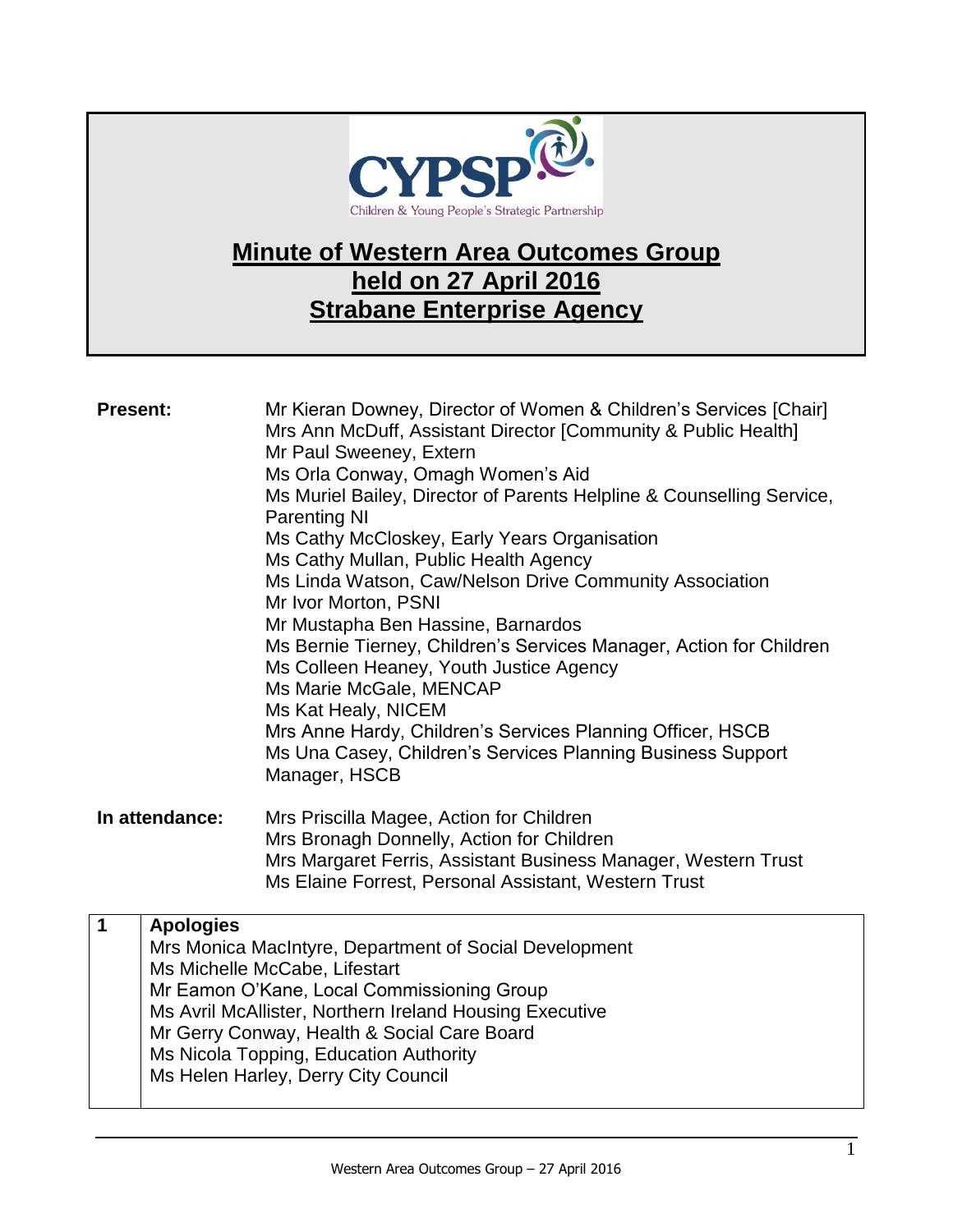| $\overline{2}$ | Notes of Previous Meeting held on 24 February 2016                                                                                                                                                                                                                                                                                                                                                                                                                                                                                                                                                                                                                                                                                                                                                                        |
|----------------|---------------------------------------------------------------------------------------------------------------------------------------------------------------------------------------------------------------------------------------------------------------------------------------------------------------------------------------------------------------------------------------------------------------------------------------------------------------------------------------------------------------------------------------------------------------------------------------------------------------------------------------------------------------------------------------------------------------------------------------------------------------------------------------------------------------------------|
|                | Minutes of 24 February 2016 to be amended to read Mr Paul Sweeney, Extern, in the                                                                                                                                                                                                                                                                                                                                                                                                                                                                                                                                                                                                                                                                                                                                         |
|                | list of members present.                                                                                                                                                                                                                                                                                                                                                                                                                                                                                                                                                                                                                                                                                                                                                                                                  |
|                |                                                                                                                                                                                                                                                                                                                                                                                                                                                                                                                                                                                                                                                                                                                                                                                                                           |
| $\mathbf{3}$   | <b>Matters Arising</b>                                                                                                                                                                                                                                                                                                                                                                                                                                                                                                                                                                                                                                                                                                                                                                                                    |
|                | <b>Service Improvement Mapping Workshop</b>                                                                                                                                                                                                                                                                                                                                                                                                                                                                                                                                                                                                                                                                                                                                                                               |
|                | Mr Downey advised that the Service Improvement Mapping workshop aimed at<br>improving services for children and young people effected by drugs and alcohol<br>planned for April 2016 had been postponed. He said organisations were currently<br>competing for funding and when funding sources were identified, the workshop would<br>be taken forward. Ms Mullan acknowledged that this was a challenge and said she<br>would be happy to participate and provide updated contacts etc. Mr Downey said<br>there was a need to understand the infrastructure and confirmed there were huge<br>pressures on all services, but said it would be important that a mapping exercise<br>would be completed. Mrs McDuff said it would be helpful to keep in mind the<br>following tiers – prevention, intervention, treatment. |
|                | Ms Mullan advised that the Western Drugs and Alcohol Team was to be reinstated<br>and advised that this group could take forward some of the issues raised by the<br>Outcomes Group. She said new services were embedding, but there was a need to<br>look at monitoring tools and pathways.                                                                                                                                                                                                                                                                                                                                                                                                                                                                                                                              |
|                | <b>Walking on Eggshells Programme - Parenting NI</b><br>Ms Bailey reported that Parenting NI had secured funding to deliver a programme<br>entitled "Walking on Eggshells" over the next five years which would be rolled out to<br>all Trusts in Northern Ireland. She said the programme would support parents who<br>were experiencing child to parent violence and help decrease and stop the violence<br>using the Non Violence Resistence Approach. Ms Bailey advised that the<br>programme was targeted at mothers, due to the funding source, but Parenting NI<br>were keen to receive referrals for fathers. Mr Downey and Ms Heaney acknowledged<br>that this was a growing area of concern and would enable parents to put strategies in<br>place with their child.                                            |
|                | Ms Bailey advised that the nine week programme had commenced in Belfast and she<br>would keep members apprised of developments.                                                                                                                                                                                                                                                                                                                                                                                                                                                                                                                                                                                                                                                                                           |
|                | <b>Syrian Refugees Update</b><br>Mr Downey reported that 13 families [57 people in total] were coming to two welcome<br>centres in Belfast later this month and would undergo an initial screening process.<br>He said three Trust staff [Social Worker, Health Visitor and Nurse] would form part of<br>the initial screening process before the families travelled to Derry on 4 May 2016<br>where they would be allocated accommodation in the community. Mr Downey<br>advised that many of the adults had been in the Syrian army and had witnessed<br>trauma. He advised that there would be a range of challenges for the families and<br>said community and voluntary organisations would play a huge role in the early days                                                                                       |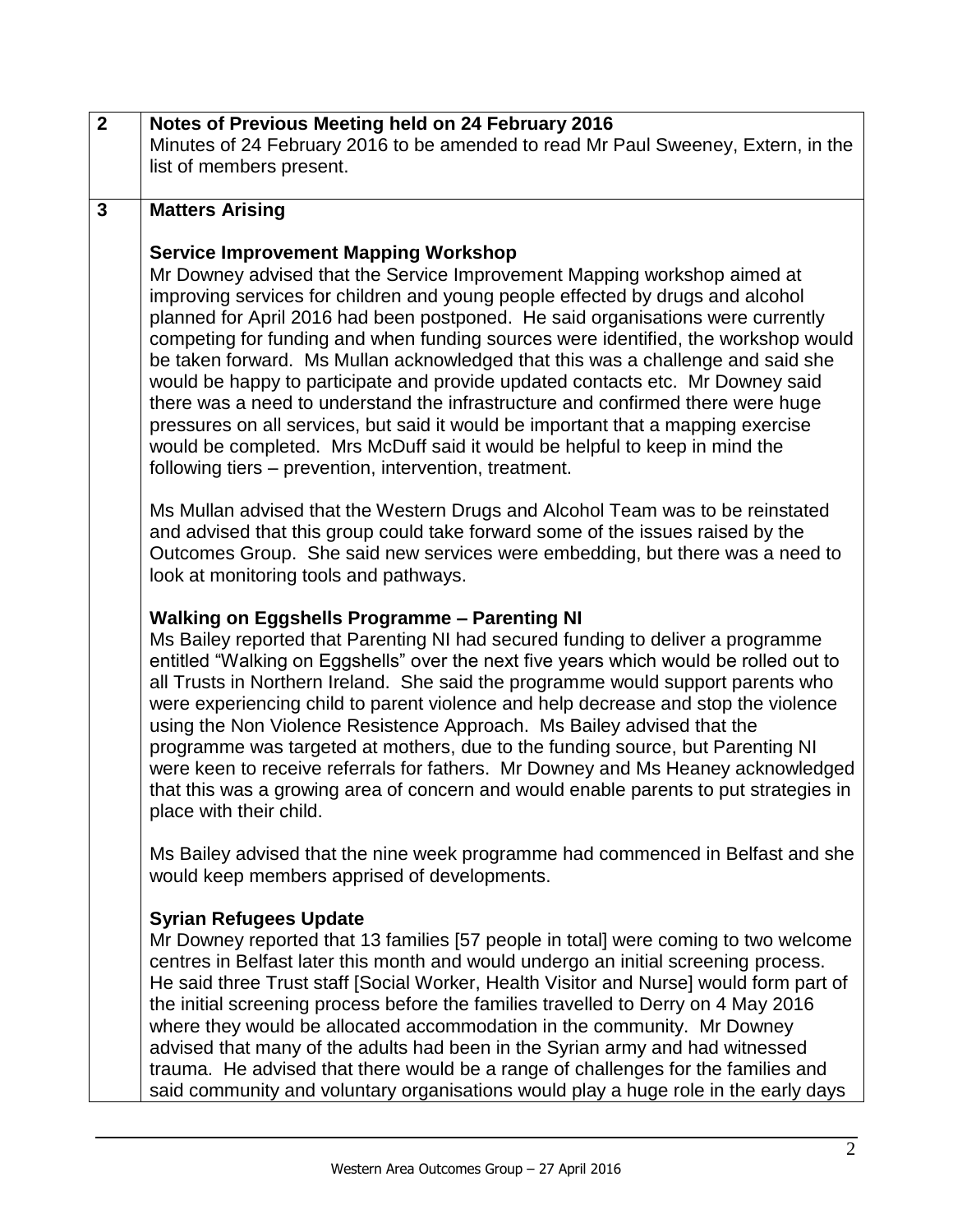|   | and said he hoped the local community would respond positively to the refugees.<br>Mr Downey advised that further refugees were expected every eight weeks. He said<br>he was the lead Director in this exercise and that Mr Kevin Duffy, who had recently<br>been appointed as Head of Service for Family Support, was the lead contact for the<br>Syrian Families and that Mr Duffy would also join the Outcomes Group in his new<br>post.                                         |
|---|--------------------------------------------------------------------------------------------------------------------------------------------------------------------------------------------------------------------------------------------------------------------------------------------------------------------------------------------------------------------------------------------------------------------------------------------------------------------------------------|
|   | Mr Hassine reported on the excellent work previously undertaken by key workers in<br>Belfast who would provide intensive support to the families for the first twelve weeks<br>of their stay in NI. He distributed a copy of the outline of their support role -<br>emotional, education/work, community integration, housing, health and safety, social<br>and independence. He advised that language/interpretation would be a huge<br>challenge as the families all spoke Arabic. |
|   | Mr Sweeney reported that he had met with some of the Hubs as they would be the<br>first port of call for access to universal services.                                                                                                                                                                                                                                                                                                                                               |
|   | <b>Presentation - Children's Services Planning</b><br>Mr Downey welcomed Ms Annie Clarke, Children's Services Planning Information<br>Officer, to the meeting. Ms Clarke detailed the available information on the CYPSP<br>website and distributed an analysis from the performance profile presentation and the<br>NI Monitoring Report for 2014/15 "How are Children and Young People in NI doing?".                                                                              |
|   | Ms Clarke reported that the information on the website supported local knowledge,<br>which could be used to evidence need and help inform decision making in Trust<br>areas. She said information against indicators detailed current value, the NI average,<br>baseline, trend and performance. Ms Clarke said information could be extracted by<br>ward level and all indicators could be tracked per ward.                                                                        |
|   | Mr Sweeey and Ms Tierney said this information would be really useful for Hubs and<br>that it should be kept as a standing item for discussion with them. Mrs Magee said<br>herself and Mrs Donnelly would discuss this with staff in the Hubs. Ms Clarke said<br>she was having discussions with Ms Helen Dunn, Regional Hub Co-ordinator, to see<br>if information from the Hubs could be incorporated in the system.                                                              |
|   | Ms Clarke asked members to contact her if they had any queries on the information<br>contained in the report and offered to provide a workshop if members would like<br>more knowledge of analysing the information in more detail.                                                                                                                                                                                                                                                  |
| 4 | <b>Update from Locality Planning Groups</b><br>Members noted the update report on the Locality Planning Groups.<br>Mrs Hardy said there was still an opportunity to influence the new Children & Young<br>People's Strategy and that Ms June Wilkinson, OFM/DFM, had attended some<br>Outcomes Groups meeting to inform on this work.                                                                                                                                                |
|   | Ms Heaney said legal highs continued to be a growing issue of concern, as detailed                                                                                                                                                                                                                                                                                                                                                                                                   |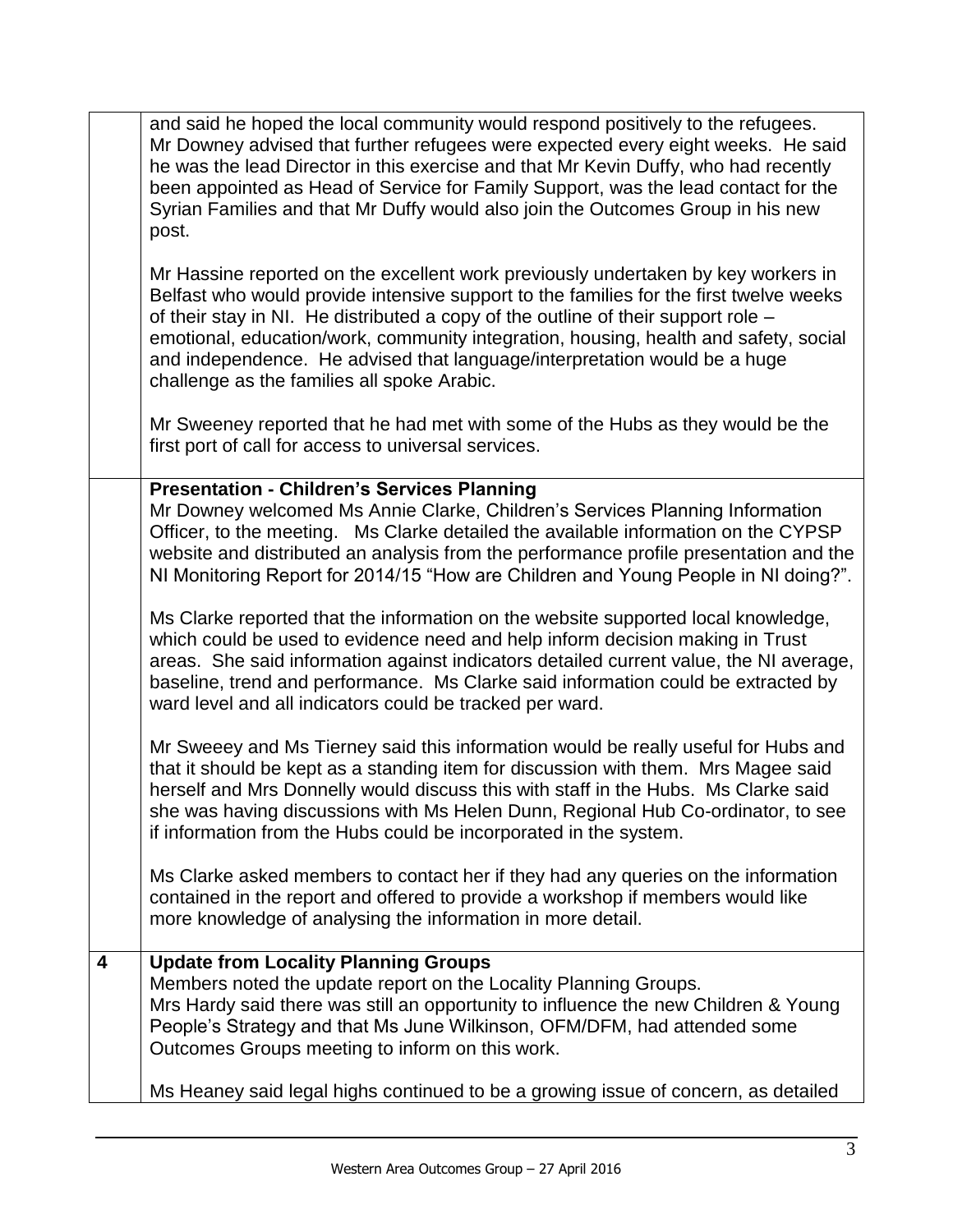|   | in Mrs Magee and Mrs Donnelly's update report. Mr Downey said the Outcomes<br>Group needed to consider what could be done. He said the group also needed to<br>consider how to engage better with young people to promote youth participation.                                                                                                                                                                                                                                                                                                                                                                                                                                                                                                                                                                                                                                                                                                                                                                                                                                                |
|---|-----------------------------------------------------------------------------------------------------------------------------------------------------------------------------------------------------------------------------------------------------------------------------------------------------------------------------------------------------------------------------------------------------------------------------------------------------------------------------------------------------------------------------------------------------------------------------------------------------------------------------------------------------------------------------------------------------------------------------------------------------------------------------------------------------------------------------------------------------------------------------------------------------------------------------------------------------------------------------------------------------------------------------------------------------------------------------------------------|
|   | Mr Downey advised that locality planning arrangements would change slightly in the<br>future as Mrs Magee and Mrs Donnelly would be joining the Western Health and<br>Social Care Trust and would report to Mr Kevin Duffy, the newly appointed Head of<br>Service for Family Support, which would ensure good connections.                                                                                                                                                                                                                                                                                                                                                                                                                                                                                                                                                                                                                                                                                                                                                                   |
| 5 | <b>Early Intervention Updates</b>                                                                                                                                                                                                                                                                                                                                                                                                                                                                                                                                                                                                                                                                                                                                                                                                                                                                                                                                                                                                                                                             |
|   | <b>Pioneering Communities</b><br>Mrs McDuff reported on several meetings the Trust had held with staff from WAVE<br>regarding the establishment of a Pioneering Community. She said the area had to<br>have a population of 50,000 – 60,000 and information was currently being collated in<br>relation to ward options in Derry and Strabane and she thanked members who had<br>assisted to date. Mrs McDuff reported that staff from WAVE were planning to come<br>to the Trust again to meet with key staff and were keen to take forward this new<br>initiative. She said WAVE had a community and voluntary sector process which<br>hadn't been shared with the Trust yet, so there was a need to use the time with them<br>productively.                                                                                                                                                                                                                                                                                                                                                |
|   | <b>Interreg V Funding - CAWT Bid</b><br>Mr Downey advised that the CAWT bid for funding to set up early intervention<br>programmes to build resilience in border areas had been well received and had<br>progressed to stage two for Interreg V funding with additional questions in the<br>business case posed and answered. He reported that a strong application had been<br>made and a decision was expected in June 2016.                                                                                                                                                                                                                                                                                                                                                                                                                                                                                                                                                                                                                                                                |
|   | Infant Mental Health Week 4 - 10 June 2016<br>Mr Downey advised that the Locality Planning Groups and Hubs were planning a<br>range of events during Infant Mental Health Week from 4 - 10 June 2016 to promote<br>the nurturing of babies and children in the early years and to inform parents of the<br>services that were available in their areas. Mrs Magee advised of two events entitled<br>"Vein of Love" which were awareness raising mornings where nail artists had kindly<br>agreed to paint the ring fingernail of customers, in blue or pink, in two local<br>supermarkets. Mrs Magee advised that this was to highlight the "Vena Amoris", Latin<br>for the "Vein of Love" which runs from the ring finger to the heart and this in turn<br>would raise awareness of the key messages:-<br>$\triangleright$ No smoking or drinking during pregnancy.<br>$\triangleright$ Breastfeed your baby.<br>$\triangleright$ Read a story to your child.<br>$\triangleright$ Give your child lots of love, affection and praise.<br>$\triangleright$ Have fun and play with your child. |
|   | Mrs McDuff said the Trust would target nurseries and playgroups during Infant                                                                                                                                                                                                                                                                                                                                                                                                                                                                                                                                                                                                                                                                                                                                                                                                                                                                                                                                                                                                                 |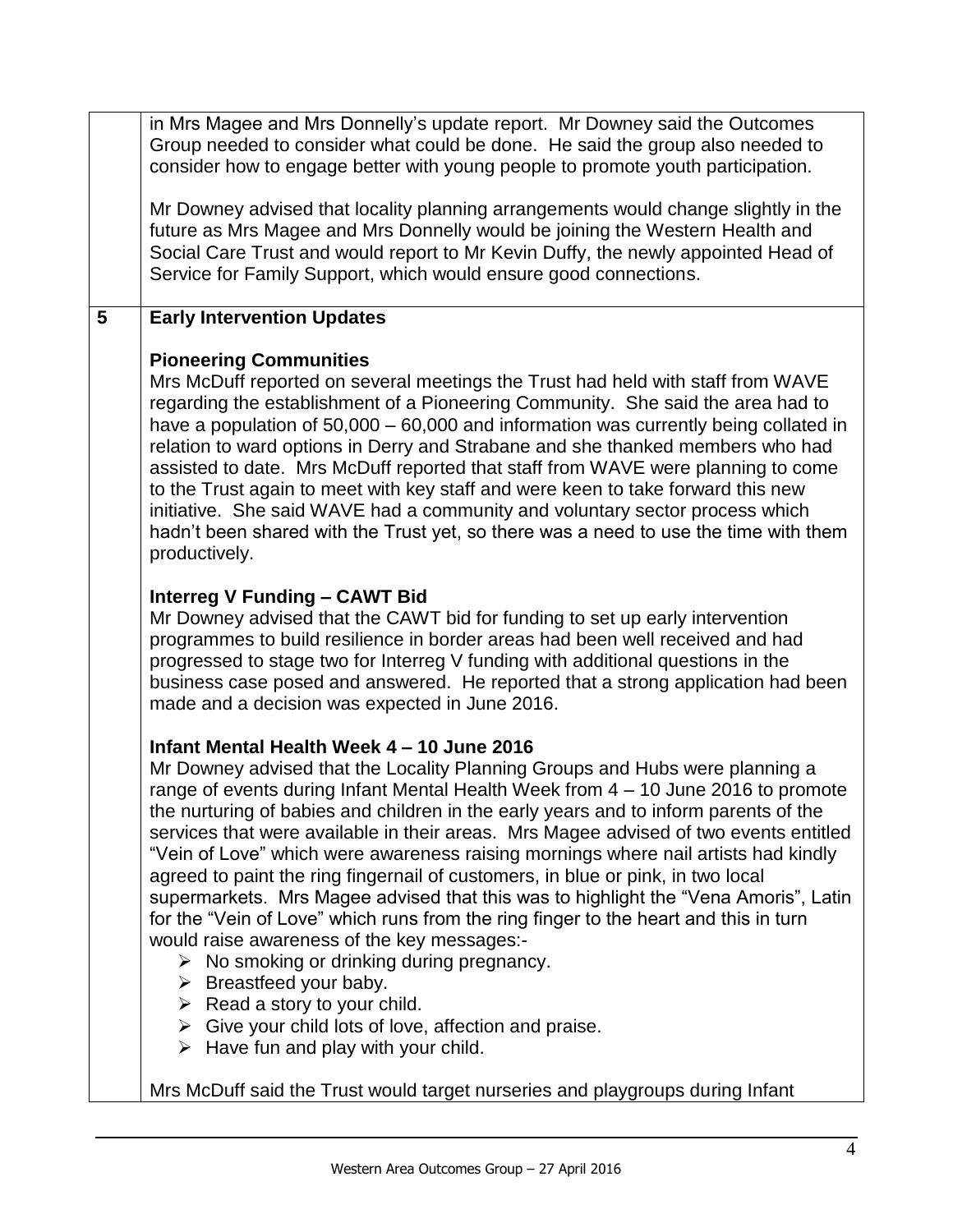|   | Mental Health Week to ensure they received the published posters and booklets,<br>ensure that the website was up-to-date and said one of the five key messages would<br>be sent out each day.                                                                                                                                                                                                                                                                                                                                                                                                      |
|---|----------------------------------------------------------------------------------------------------------------------------------------------------------------------------------------------------------------------------------------------------------------------------------------------------------------------------------------------------------------------------------------------------------------------------------------------------------------------------------------------------------------------------------------------------------------------------------------------------|
|   | Ms McCloskey offered to include information on Infant Mental Health week on the<br>Early Years Organisation's facebook and twitter accounts to help promote the events.                                                                                                                                                                                                                                                                                                                                                                                                                            |
|   | Mr Downey advised that the Trust were looking at how to recalibrate the key<br>messages over the course of the year and advised that a group of middle managers<br>in the Trust had been tasked with developing this brief as part of their management<br>programme.                                                                                                                                                                                                                                                                                                                               |
|   | <b>Presentation - E-Safety</b><br>Mr Downey welcomed Ms Sonia Montgomery, Assistant Manager, Health<br>Improvement Department, and Ms Debbie Greaves, Social Services Learning,<br>Development and Governance Team, to the meeting.                                                                                                                                                                                                                                                                                                                                                                |
|   | Ms Greaves said everyone needed to have a balanced approach to the internet and<br>many parents wished to be more confident with the internet as there was a real<br>disconnection between most parents and young people. She said parents needed to<br>have natural conversations with their children about the online world. She said 75%<br>of 11-15 year olds owned a smartphone or tablet and there was direct link between<br>screen time and emotional wellbeing and reported a 41% increase in children self<br>harming, which was a huge challenge, with increased contacts to Childline. |
|   | Ms Montgomery reported that cyber bullying now took place 24 x 7 via mobile or<br>smart phones, social networking sites such as Facebook/Twitter/Instagram, and via<br>gaming consoles. She reported that in 2014/15 cyber bullying was mentioned in<br>4,011 Childline counseling sessions and that NI had the highest suicide rate for<br>10 to 14 year olds for 2013/14.                                                                                                                                                                                                                        |
|   | Ms Montogmery advised that the Western E-Safety Steering Group were working<br>closely with the Safeguarding Board for NI E-Safety Group, the NI Anti Bullying<br>Forum and the NSPCC to ensure a joined up approach to cyber bullying.                                                                                                                                                                                                                                                                                                                                                            |
|   | Ms Montgomery encouraged members to available of the Health Improvement's<br>"Staying Safe Online" training and agreed to forward to Ms Forrest for email<br>distribution to members. Mr Hassine asked if there were a large enough group of<br>staff requiring training, would Ms Montgomery consider delivering it directly to the<br>organization. Ms Montgomery agreed to consider this if there was a large number of<br>staff requiring training.                                                                                                                                            |
|   | Mr Morton, Ms Montgomery and Ms Greaves withdrew from the meeting.                                                                                                                                                                                                                                                                                                                                                                                                                                                                                                                                 |
| 6 | <b>Change of Member NICEM</b><br>Mr Downey welcomed Ms Kat Healy earlier in the meeting who had replaced                                                                                                                                                                                                                                                                                                                                                                                                                                                                                           |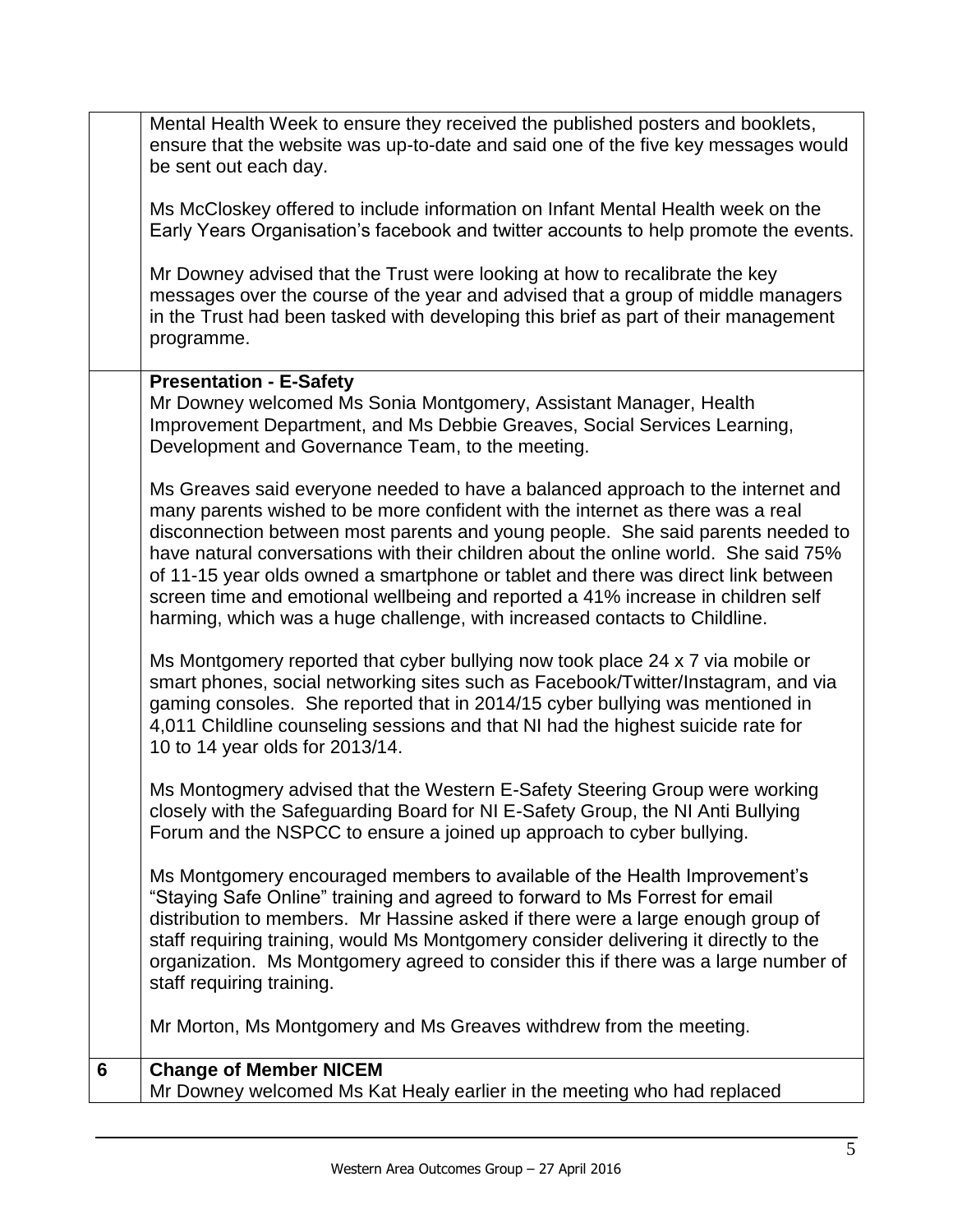|                | Mr Max Petrushkin from NICEM on the Outcomes Group.                                                                                                                                                                                                                                                                                                                                                                                                                                                                                                                                                                                                                                                        |
|----------------|------------------------------------------------------------------------------------------------------------------------------------------------------------------------------------------------------------------------------------------------------------------------------------------------------------------------------------------------------------------------------------------------------------------------------------------------------------------------------------------------------------------------------------------------------------------------------------------------------------------------------------------------------------------------------------------------------------|
| $\overline{7}$ | Partnership Planning Workshop held on 9 February 2016<br>Mr Downey shared with members the summary report from Ms Anne McMurray<br>following the Partnership Planning workshop on 9 February 2016 and thanked<br>everyone who had attended. Mr Downey said it would be important to take forward<br>the recommendations and agree inter partnership Memorandums of Understanding<br>regarding roles and responsibilities between the partnerships to create organisational<br>accountability. He reported that the Western Area Outcomes Group were the first<br>Outcomes Group to link with the other partnerships and said this had the potential of<br>becoming an annual partnership networking event. |
| 8              | Infant Mental Health Week, 4 - 10 June 2016<br>As discussed under agenda item 5.                                                                                                                                                                                                                                                                                                                                                                                                                                                                                                                                                                                                                           |
| 9              | Presentation to CYPSP on 20 April 2016<br>Members noted receipt of the presentation which Mr Paul Morgan, Director of the<br>Southern Trust, gave to the Children and Young People's Strategic Partnership on<br>20 April 2016, on behalf of all the Directors of Social Work to inform and update on<br>linkages and structures in the Outcomes Groups. Mrs Hardy advised that the<br>presentation detailing current work was well received by the CYPSP.                                                                                                                                                                                                                                                 |
| 10             | Final Evaluation Report "Now You're Talking" - Early Intervention Speech and<br>Language Project for Bump-3's<br>Members noted receipt of the final evaluation report from Ms Annabelle Ferguson on<br>the "Now You're Talking - Early Intervention Speech and Language Project for<br>Bump-3's", which had been funded by the Outcomes Group. Mr Downey said the full<br>report detailed the benefits of the programme which had shaped itself around the<br>needs of children with excellent outcomes.                                                                                                                                                                                                   |
| 11             | <b>Youth Participation Proposal</b><br>Item deferred to next meeting. Mr Downey to prepare a proposal for members for the<br>next meeting.                                                                                                                                                                                                                                                                                                                                                                                                                                                                                                                                                                 |
| 12             | <b>Safeguarding</b><br>As discussed as part of the E-Safety presentation.<br>Mr Downey said there was a need to fully understand the safeguarding challenges of<br>a multi cultural society e.g., Female Genital Mutilation [FMG], honour based violence,<br>arranged marriages etc, and Safeguarding this would remain a standing item on the<br>agenda for future meetings.                                                                                                                                                                                                                                                                                                                              |
| 13             | <b>CYPSP Think Family Sub Group/Hidden Harm</b><br>Mr Downey updated members on the work currently ongoing within Trusts in respect<br>of Think Family. There are identified "Champions" across both Family & Child Care<br>and Mental Health Directorates to promote the nurturing of relationships and the                                                                                                                                                                                                                                                                                                                                                                                               |